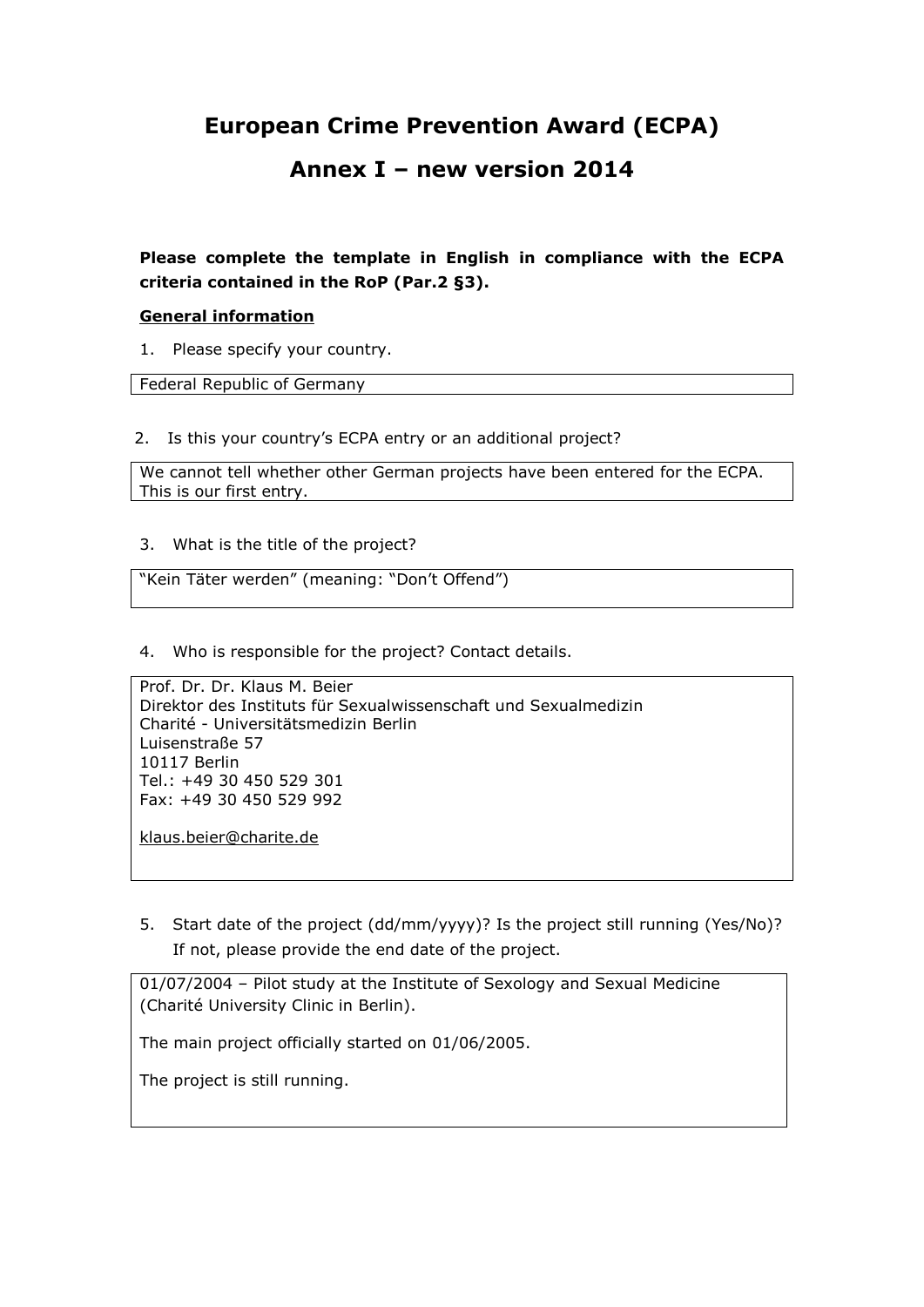6. Where can we find more information about the project? Please provide links to the project's website or online reports or publications (preferably in English).

[www.dont-offend.o](http://www.dont-offend./)rg

Results:<https://www.dont-offend.org/story/results-publications.html>

[www.kein-taeter-werden.de](http://www.kein-taeter-werden.de/)

[https://www.sexualmedizin.charite.de](https://www.sexualmedizin.charite.de/metas/baustelle/)

<https://www.just-dreaming-of-them.org/>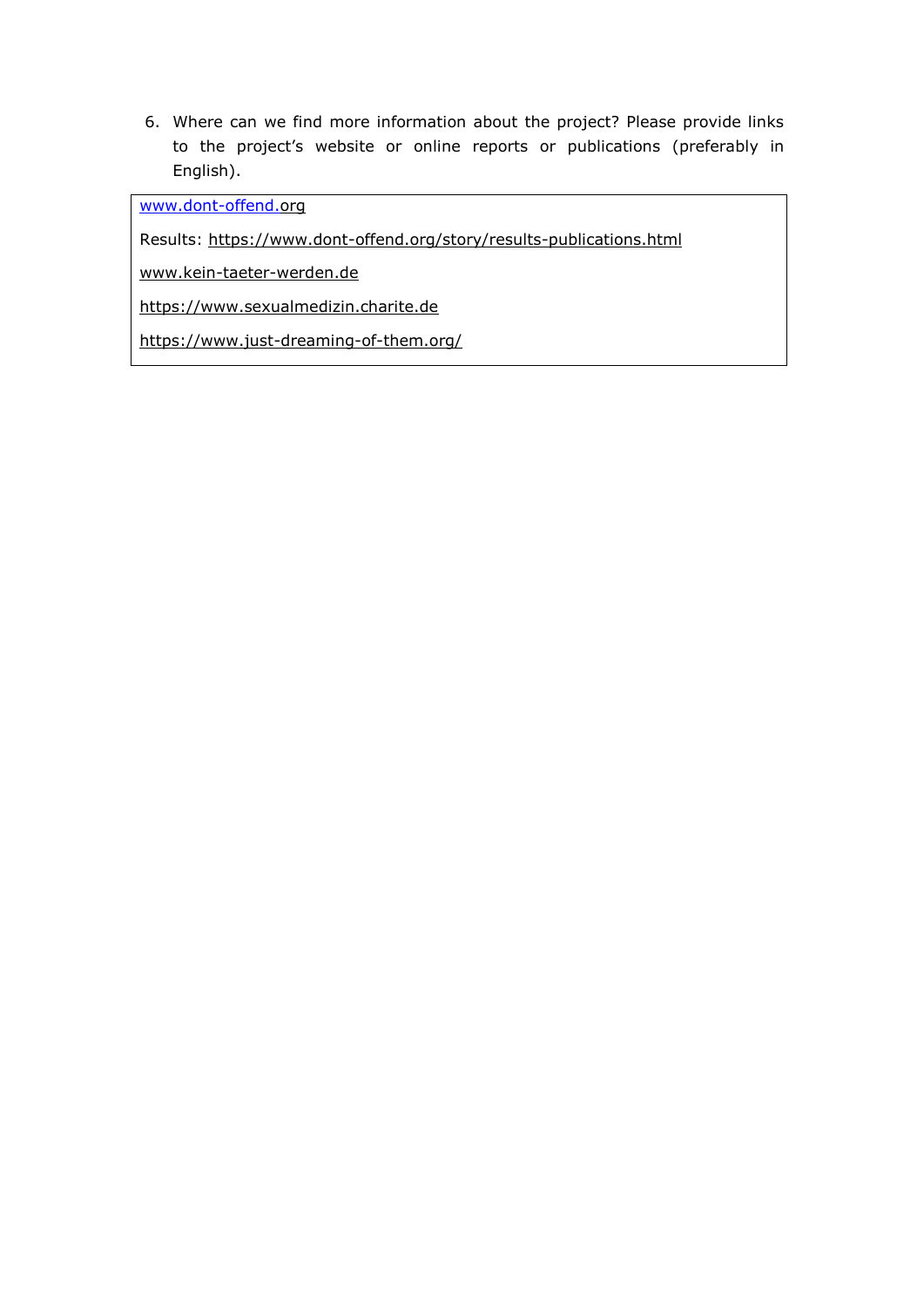#### 7. Please give a **one page** description of the project (**Max. 600 words)**

The "Prevention Project Dunkelfeld" ([www.dont-offend.org\)](http://www.dont-offend.org/) was established at the Institute of Sexology and Sexual Medicine at the Charité University Clinic in Berlin in 2005.

The Prevention Network "Kein Täter Werden" (Don't Offend!) was founded in 2011. At all 11 sites of the Prevention Network in Germany, the project offers a free and confidential treatment option for people seeking therapeutic help with regard to their sexual preference for children and/or early adolescents. In the course of the therapy, the affected persons receive support in order to prevent sexual offending in the form of either direct contact or indirectly via the consumption or production of child sexual abuse images (child pornography) on the internet. The Prevention Network has common quality standards. Its goal is to establish a comprehensive, nationwide therapeutic offering.

Since 2014, the Institute of Sexology and Sexual Medicine has offered a similar project for juveniles [\(www.just-dreaming-of-them.org\)](http://www.just-dreaming-of-them.org/).

The initial and globally unprecedented evaluations of the therapy (Beier et al. [2009 a], Beier et al. [2009 b]; Berlin Institute of Sexology and Sexual Medicine [2013]; Beier et al. [2015]) confirmed that the offered treatment program is effective in reducing known risk factors for child sexual abuse and in establishing successful behavioral control among those affected.

The Prevention Network engages in numerous activities (especially online) to prevent the sexual abuse of children. These activities are aimed at the (potential) consumers of child abuse images. In addition to classic public relations, the focus is particularly on the following areas:

Data evaluation and first-hand experience with participants have shown that the project's target group can best be **reached via the internet**; various measures have thus been implemented online. As the most important communications tool, the **project's website** [\(www.kein-taeter-werden.de;](http://www.kein-taeter-werden.de/) [www.dont-offend.org\)](http://www.dont-offend.org/) provides information aimed specifically at potential project participants, but also at the media and the wider public for awareness-raising. The effectiveness of the online presence was affirmed in an evaluation of the website by Bähr et al. (2013), in which the website was positively assessed in terms of graphics and content by the majority of users. The website operates a news blog and is linked to the Prevention Network's Twitter account, where the latest news items are posted. Since its launch in 2011, the website has registered more than 1,000,000 page views.

Since January 2012, the Prevention Network has been part of the **Google Grants Program** and can therefore place free-of-charge Google AdWords - advertising text worth 329 dollars per day. By entering specific keywords, potential users of child abuse images are guided to Google AdWords texts from the prevention project and are thereby made aware of the project's therapeutic service. So far, ads have been placed more than 40,000,000 times, resulting in more than 600,000 clicks on the website.

Overall, the videos on the Prevention Network's **YouTube channel** (spots, FAQ etc.) have been accessed more than 430,000 times since their production in 2010. Since spring 2017 – with the generous support of **Facebook** and **Instagram** – the Prevention Network has reached more than 450,000 people through campaigns, specifically targeting various sociodemographic groups.

As most child sexual abuse material is shared via peer-to-peer file sharing networks, the Prevention Network has **started a project** to analyze the most prominent ones and to put files into circulation which initially look like child sexual abuse material but which instead contain video or image files advertising the Prevention Network and encouraging people to participate in the therapy project.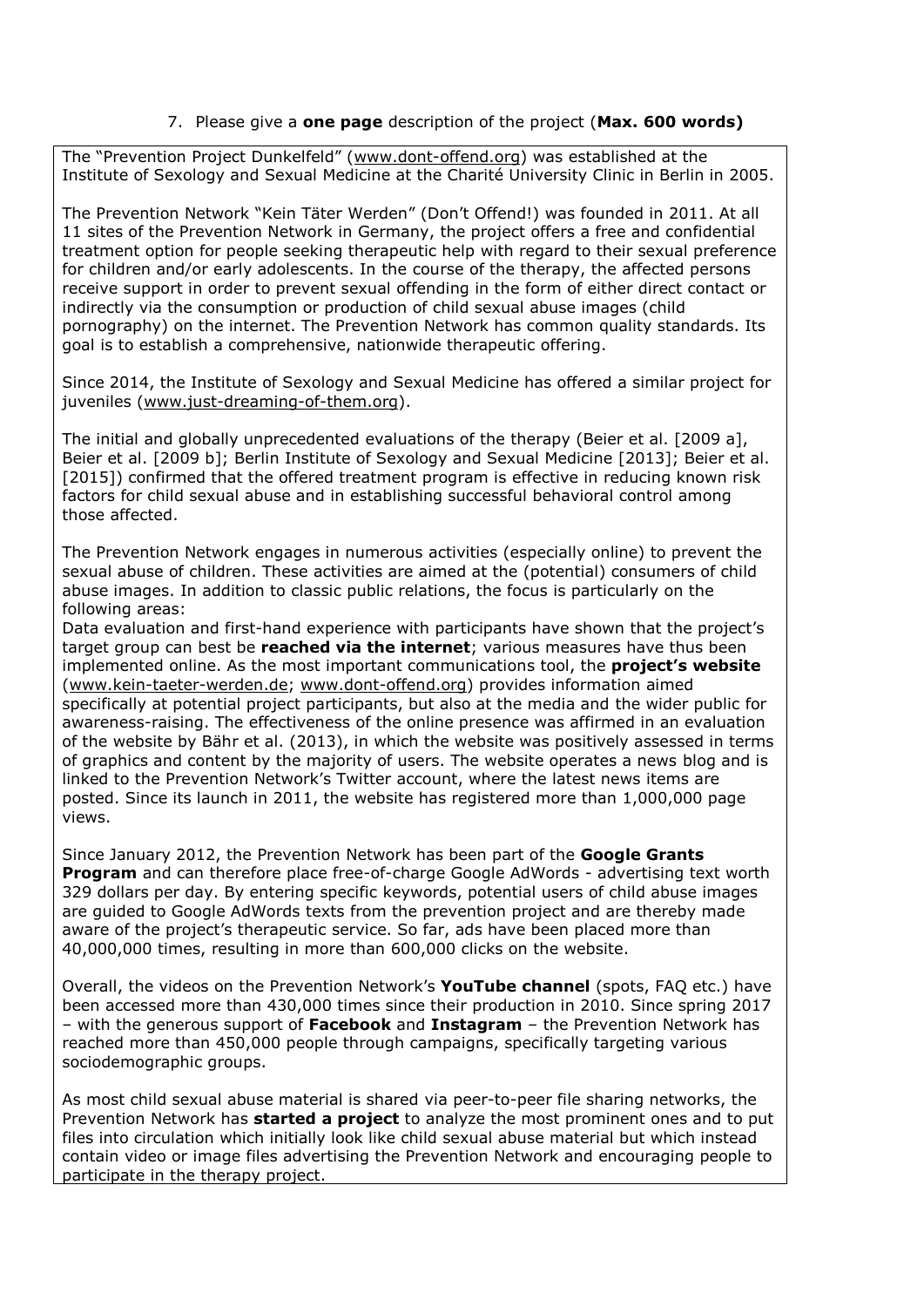## **I. The project shall focus on prevention and/or reduction of everyday crime and fear of crime within the theme.**

8. How does the project contribute to crime prevention and/or to the reduction of crime or the fear of crime? (**Max. 150 words**)

The Prevention Project prevents child sexual abuse and the consumption or production of child sexual abuse images (child pornography) on the internet.

The main strategy is behavioral therapy, by using the free will of the clients to seek help and support.

The main goals are the identification and avoidance of risk situations, the integration of sexual preference into the client's self-image, and the strengthening of the client's self-confidence.

Furthermore, the project provides a more objective, fact-based societal discussion about the issues of pedophilia and child sexual abuse. This helps to reduce social prejudice and anxiety.

9. How is the project contributing to raising citizens' awareness of crime prevention? (**Max. 150 words**)

By using strategic media work, the project raises awareness about the issues of pedophilia and sexual abuse of children. The main goal is to reach pedophiles and motivate them to make use of the therapeutic offering.

The slogan "Do you like children in ways you shouldn't?" is part of an extended media campaign. The message is: "You are not guilty because of your sexual desire, but you are responsible for your behavior. There is help! Don't become an offender!"

This corresponds to the project's major goals: no (pre-)judgment and condemnation of sexual preferences, but full responsibility for (sexual) behaviors. Individuals with a sexual preference disorder can learn to behave in responsible ways if they receive appropriate guidance and treatment.

Since 2005, thousands of articles have been published in national and international media (ARD, SPIEGEL, BBC, The Guardian, TIMES etc.).

## **II. The project shall have been evaluated and have achieved most or all of its objectives.<sup>1</sup>**

10. What was the reason for setting up the project? What problem(s) did it aim to tackle?

Child sexual abuse and child pornography offenses involve acute and persistent harm toward the victims and there is a general consensus that the prevention of sexual offenses against children is a critical public health issue. Sexual interest in prepubescent and pubescent minors – distinctive features of pedophilia and hebephilia respectively – constitutes a major risk factor for any kind of sexual offense against children. Furthermore, there is no clinical or empirical evidence

<sup>-</sup><sup>1</sup> For more information on evaluation, see Guidelines on the evaluation of crime prevention initiatives (EUCPN Toolbox No.3): <http://www.eucpn.org/library/results.asp?category=32&pubdate>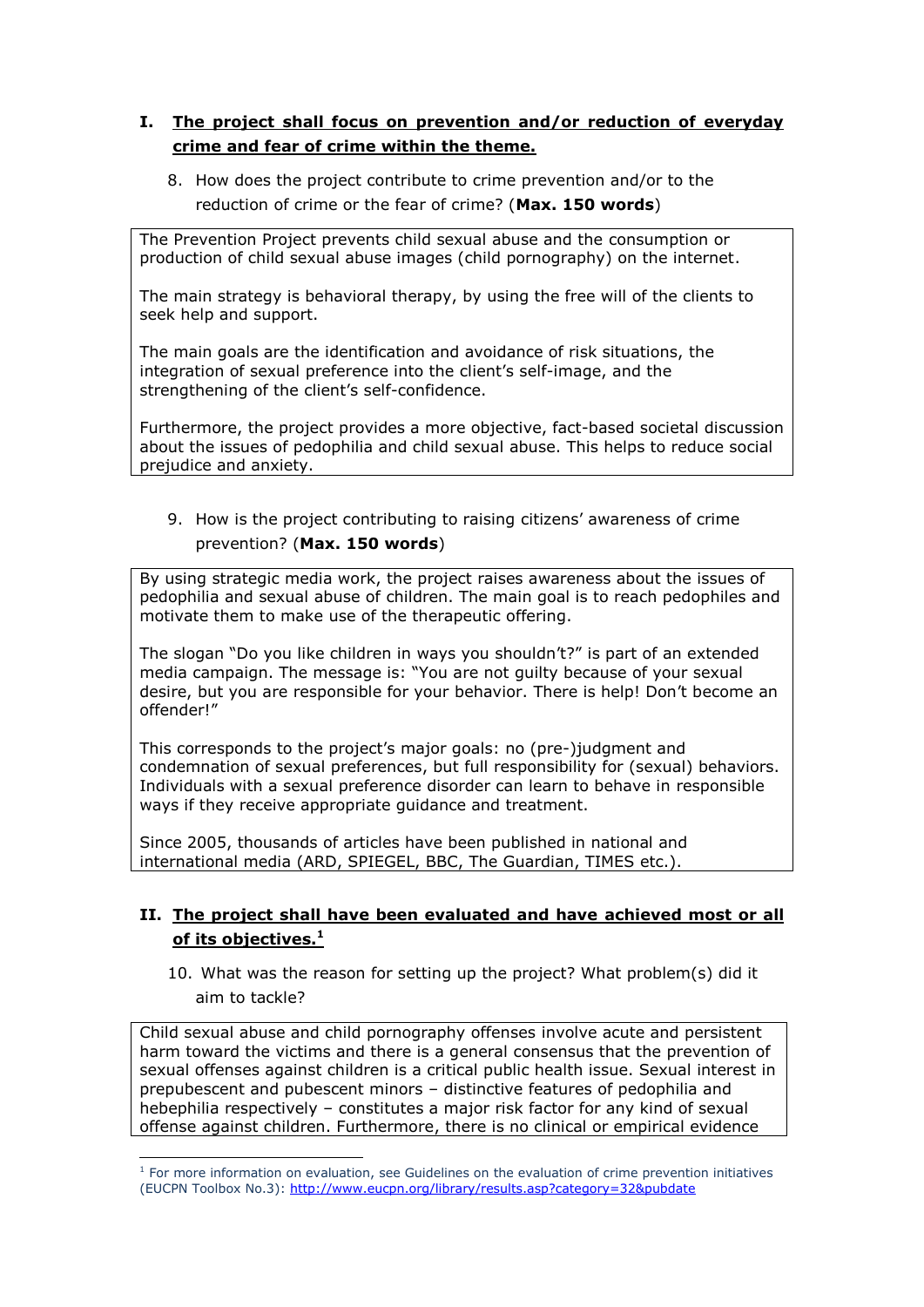that sexual preference structures can be changed during a person's lifetime. Research and treatment options that deal with these sexual preferences are thus of special interest within the overall context of preventing child sexual abuse and exploitation.

The majority of cases of child sexual abuse and exploitation are not officially known and cannot be prosecuted by law enforcement authorities. This field of unreported cases is known in German as the "Dunkelfeld" (literally "dark field").

Clinical experience and empirical evidence have shown that some pedophiles and hebephiles are self-motivated to seek professional help and support in abstaining from initial or future offending. In a nutshell, the rationale behind the Berlinbased "Prevention Project Dunkelfeld" (PPD) and the Prevention Network "Kein Täter Werden" (Don't Offend!) is to offer assessment and treatment to this target group, aiming to reach those individuals who fear that they might sexually (re-)offend against children and who are prepared to take on the responsibility for avoiding this.

#### 11. Was the context analysed **before** the project was initiated? How, and by whom? Which data were used? (**Max. 150 words**)

From clinical experience with patients in the Charité Sexual Medicine Outpatient University Clinic and from an epidemiological study – the Berlin Men's Study (I3 + II4) – the sexologists knew that many men have sexual fantasies involving children. Some of these men revealed problem-awareness.

They sought help even though they were not (yet) under pressure from law enforcement agencies.

Methods for reaching potential and actual offenders in the "Dunkelfeld" were discussed with patients who were being treated at the institute with a diagnosis of pedophilia. The result was a specific media campaign which was awarded a prize in Vienna in 2002 at the Conference of the International Association for the Treatment of Sexual Offenders (IATSO).

The pilot study was approved by the ethics commission of the Charité University Clinic in Berlin and was carried out in accordance with the standards and provisions of the German Data Protection Act.

### 12. What were the objective(s) of the project? Please, if applicable, distinguish between main and secondary objectives. (**Max. 150 words**)

The main objective of the research project was to find out whether there are selfmotivated, help-seeking offenders (potential or actual) in the "Dunkelfeld" who could be reached by preventive measures. The secondary objectives were to find out whether the necessary assessments could be conducted in an appropriate manner and whether the treatment tools were capable of showing positive results.

Those treatment tools came from sexology research institutes, existing forensic treatment programs for convicted sex offenders, and knowledge about pharmaceutical options for reducing sexual urges. The focus was on self-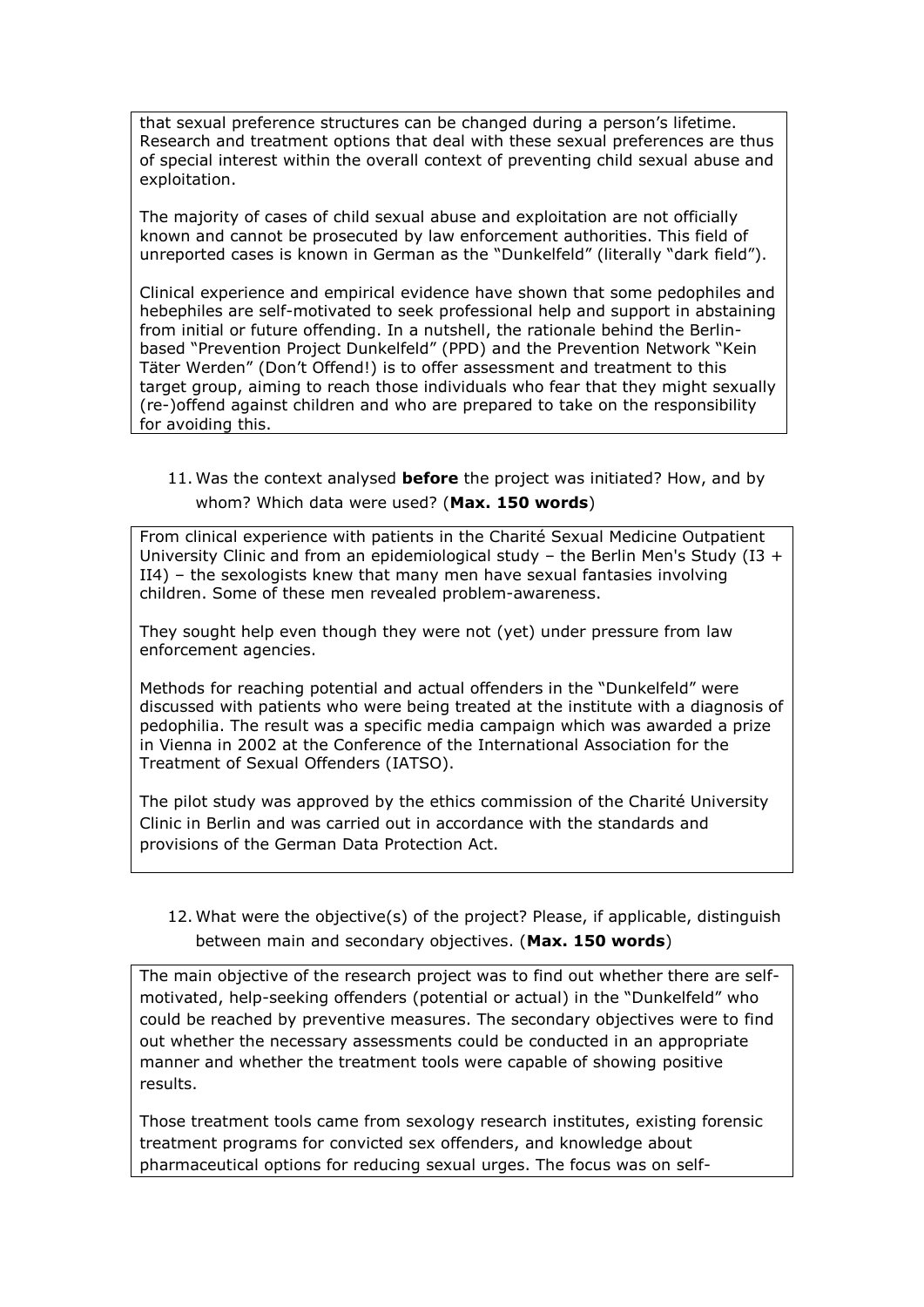motivated behavioral control. The goal was complete abstinence from child sexual abuse and the use of child abuse images. The first evaluation of the program showed that the target group is reachable, that the applicable assessments could be carried out appropriately, and that risk factors for sexual offending are reduced in the treatment group compared with the waiting list group.

13. Did you build in internal goals to measure the performance of the project? If so, please describe at what stage of the project and how you measured whether the project was moving in the planned direction. (**Max. 150 words**)

The project's performance has always been regularly checked internally against so-called milestones. Furthermore, these milestones were – and still are – part of the regular interim and final reports submitted to the respective funders (including the Federal Ministry of Justice and Consumer Protection). All the reports confirmed to the Federal Ministry of Justice and Consumer Protection that the project was developing in the planned direction. There was very little need for readjustment.

14. Has there been a process evaluation? Who conducted the evaluation (internally or externally?) and what where the main results? (**max. 300 words) -** *for more information on process evaluation, see EUCPN Toolbox No.3, p.9-10 & part 2 - section 2A*

Within the project, process evaluation is carried out via regular reports to the respective funders. These reports contain information on the number of patient contacts, as well as on the progress and results of diagnostic assessments, therapy and aftercare. The various routes by which the patients came to the project (especially those via the internet) are constantly examined. The basis of the process evaluation is the detailed and careful documentation – beginning from the initial contact with the patient, via diagnostics and the possible course of therapy, through to aftercare (where applicable). Last but not least, regular supervision of the therapists, frequent case meetings, and the sharing of ideas/experiences with colleagues and cooperation partners also contribute to continuous project monitoring. The project manager is responsible for the evaluation.

15. Has there been an outcome or impact evaluation? Who conducted the evaluation (internally or externally?), which data and evaluation method where used and what were the main results? (**Max. 300 words**) *- for more information on outcome or impact evaluation, see EUCPN Toolbox No.3, p.7-9 & part 2 - section 2A*

For financial reasons, the project cannot commission an external evaluation. Nonetheless, an external evaluation of the project website took place in its initial phase by Bähr et al. (2013). In particular, the accessibility and effectiveness were evaluated with regard to both the target group and interested members of the public. The result was that the provided information enjoyed high levels of acceptance and relevance. Additionally, the usage of the project's website and the performance of online advertisement activities are constantly monitored (Google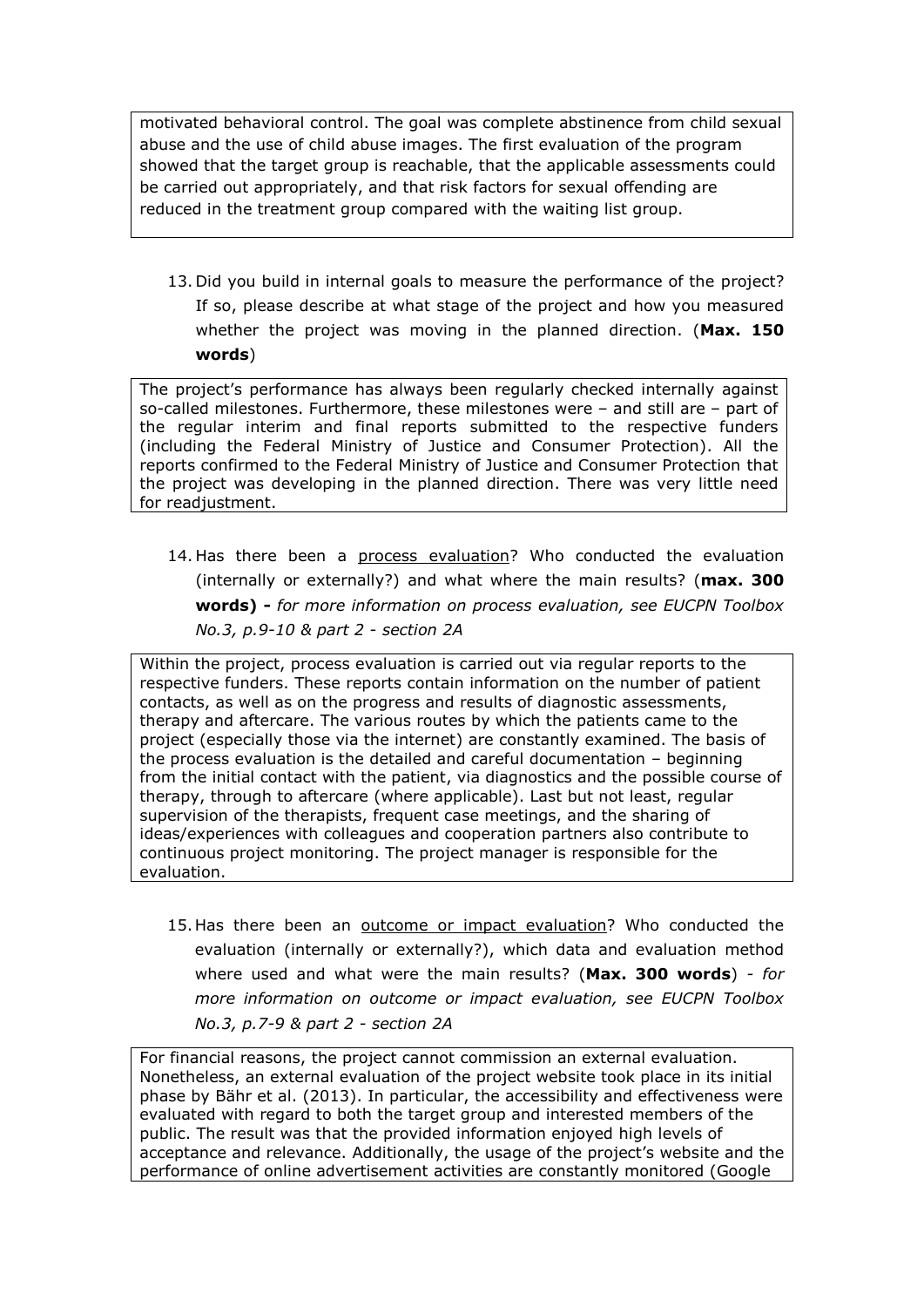AdWords; Facebook etc.).

The results of the work have been summarized in regular reports to the respective funders since the beginning of the project. These reports provide detailed and comprehensive data about patient contacts, diagnoses, therapies and therapeutic procedures, effectiveness of therapy and medication (where applicable), results of follow-up care, etc.

At the same time, a standardized system of data collection, data processing and analysis ensures that the results are easily comparable.

The project manager is responsible for the evaluation.

## **III.The project shall, as far as possible, be innovative, involving new methods or new approaches.**

16. How is the project innovative in its methods and/or approaches? (**Max. 150 words**)

The project was already unique as a pilot study. Even now, after more than a decade of successful work, there is nothing comparable anywhere in the world.

The basic idea of our project is preventive child protection, intervening before any sexual abusive behavior or any use of child sexual abuse images on the internet takes place. From the start, the project's research (beginning with the pilot study) confirmed that individuals with a sexual preference towards children are reachable and willing to accept help from experts offering special therapy for impulse and behavioral control.

## **IV. The project shall be based on cooperation between partners, where possible.**

18. Which partners or stakeholders were involved in the project and what was their involvement? (**Max. 200 words**)

The project was established with the help of start-up funding from the VolkswagenStiftung (https://www.volkswagenstiftung.de/en.html). Further support has also come from the Hänsel + Gretel Foundation [\(http://haensel](http://haensel-gretel.de/)[gretel.de/\)](http://haensel-gretel.de/), which has been involved in the project from the beginning. There has also been a collaboration with the advertising agency Scholz & Friends [\(https://s](https://s-f.com/)[f.com\)](https://s-f.com/). The project's work to date has been secured by financial support from the Federal Ministry of Justice and Consumer Protection, the Federal Ministry for Family Affairs, Senior Citizens, Women and Youth, and the Berlin Senate. The project would not be able to function without the cooperation within the network "Kein Täter Werden / Don't offend!" which currently unites 11 sites in Germany in offering and implementing the successful therapy on the basis of uniform standards. Furthermore, there is cooperation with various associations which are committed to helping the victims of sexual abuse.

#### **V. The project shall be capable of replication in other Member States.**

19. How and by whom is the project funded? (**Max. 150 words**)

From 2008 to 2016, the project was funded by the Federal Ministry of Justice and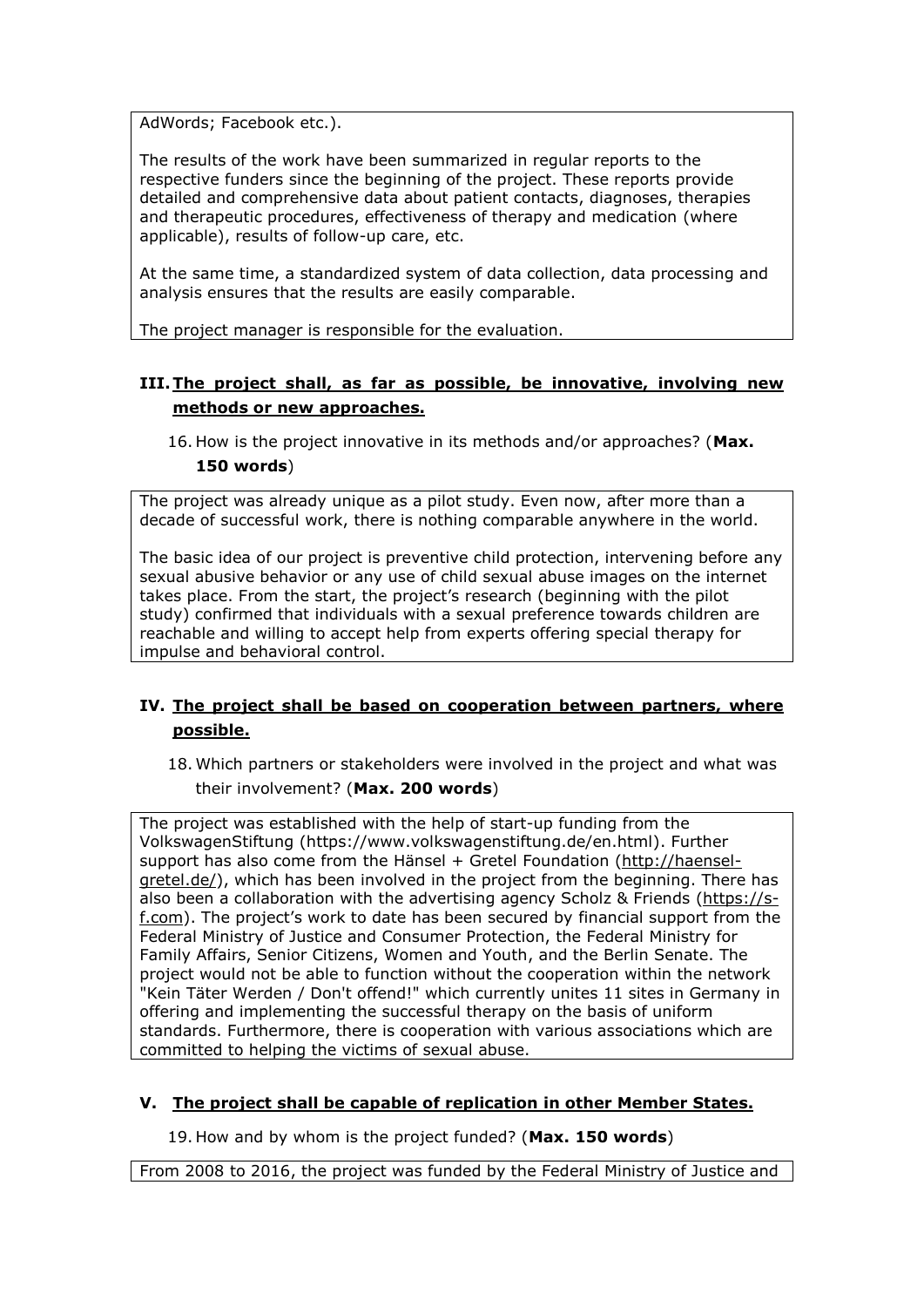Consumer Protection. For the year 2017, the project is receiving funding from the Berlin Senate and partly from the Federal Ministry of Justice and Consumer Protection.

20. What were the costs of the project in terms of finances, material and human resources? (**Max. 150 words**)

In the last reporting year of 2016, the costs for personnel were approx. €555,000 while the non-personnel costs were approx. €71,000.

21. Has a cost-benefit analysis been carried out? If so, describe the analysis, including how and by whom it was carried out and list the main findings of the analysis. (**Max. 150 words**)

A classic cost-benefit analysis has not been carried out.

The regular reports include a so-called "human resources cost workflow". This lists the performed working hours and input per patient.

In 2014, the project was successfully audited by the Bundesrechnungshof (Federal Court of Auditors).

#### 22.Are there adjustments to be made to the project to ensure a successful replication in another Member State?

The project is based on the fundamental principles of scientific exchange and dialogue with all stakeholders who have committed themselves to protecting children from sexual abuse. To this end, the project's staff use international congresses, symposia, expert talks, etc. in order to discuss and communicate best practices.

The fact that the project is designed to make the therapy accessible to as many people as possible means that it has an essentially expansive character. From the beginning, it has developed measures to encourage and/or train other therapists in offering this particular therapy in their own communities.

This led to the establishment of the network which is now operational at 11 sites and is well-known both in Germany ("Kein Täter werden") and internationally ("Don't offend!"). In addition, the project also receives regular inquiries from affected persons and therapists from abroad, especially from the Englishspeaking world, primarily the USA and Great Britain, Canada and Australia. Upgrade training courses for foreign therapists are continually organized in order to enable them to build capacities in their own countries.

There is also support work to build capacities in India and train professional staff with the aim of protecting against sexualized violence.

Furthermore, the project's members are working intensively to create innovative online consulting services based on the therapy in order to offer self-help to all those people who cannot directly benefit from the project's offering, either because of geographical obstacles or for other reasons such as feelings of shame – despite being essentially willing to accept help.